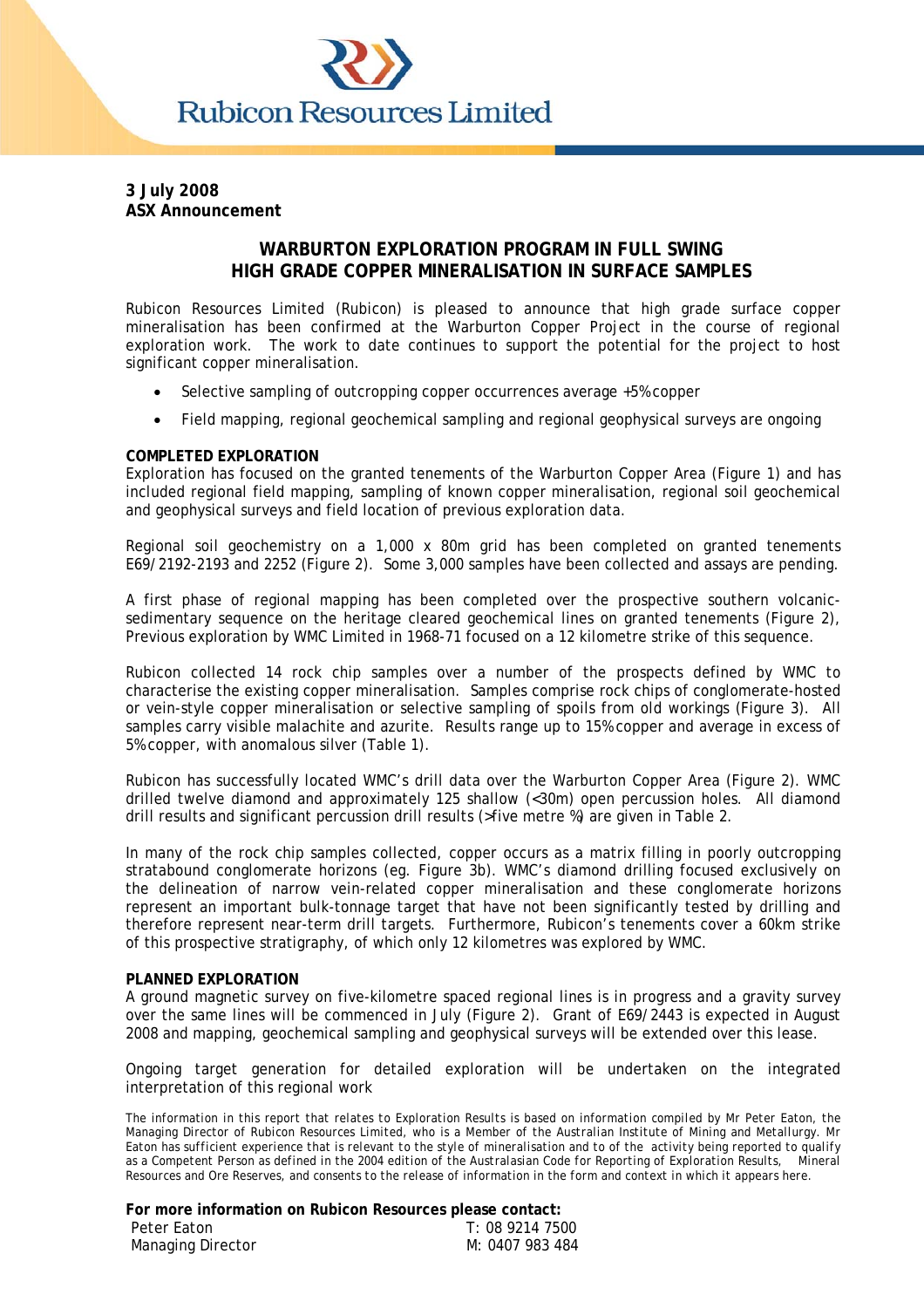



**Figure 1 – Warburton Tenements and Geology** 



**Figure 2 Prospect & Exploration Data Location**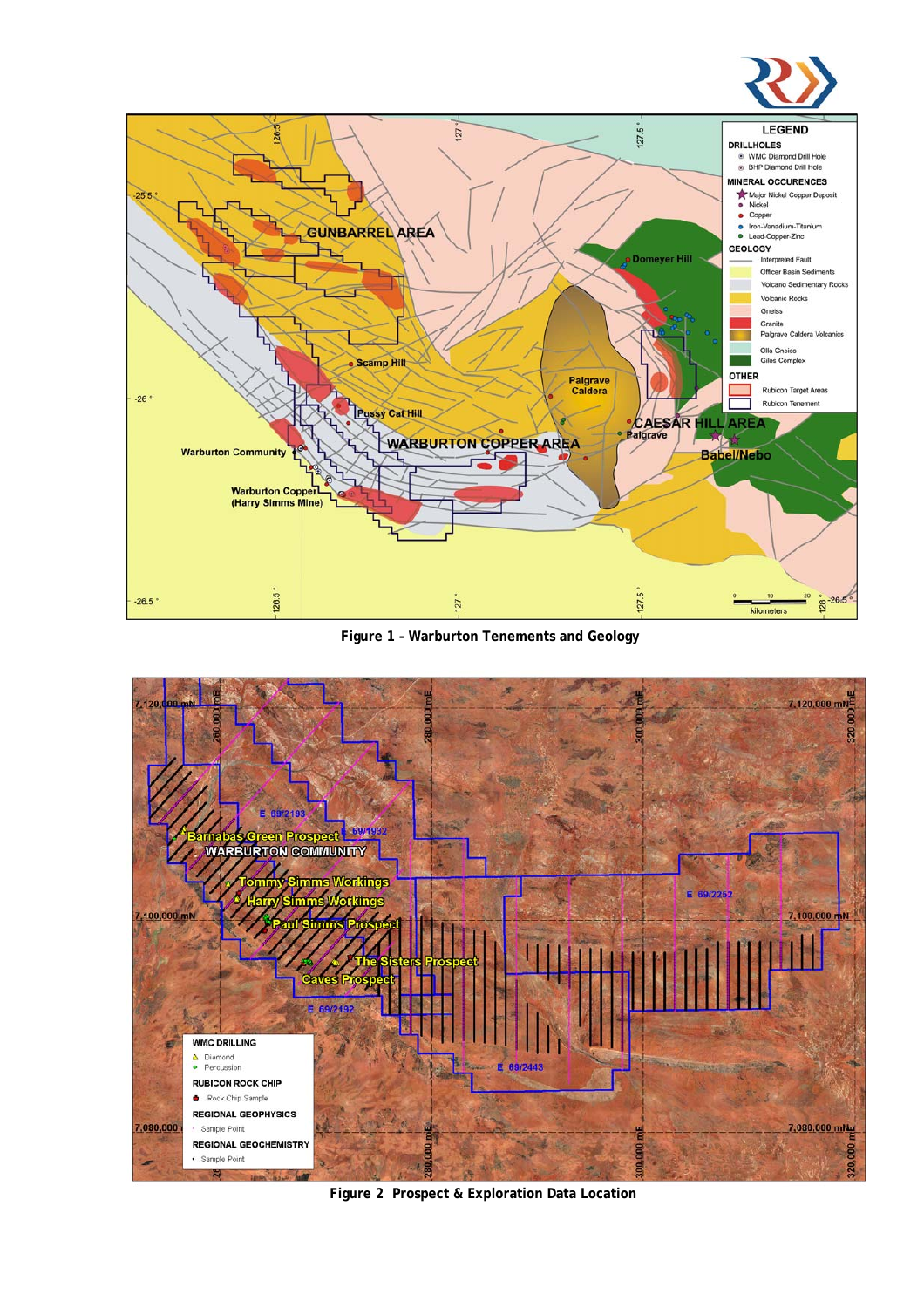



**Figure 3a Vein-style Copper Mineralisation**<br>Tommy Simms Mine

Figure 3b Conglomerate Hosted Copper Mineralisation

| Prospect           | Sample<br>Id | Easting<br>(MGA) | Northing<br>(MGA) | Occurrence       | Description                                                           | Copper<br>$(\%)$ | Silver<br>(g/t) | Cobalt<br>(ppm) |
|--------------------|--------------|------------------|-------------------|------------------|-----------------------------------------------------------------------|------------------|-----------------|-----------------|
| <b>Harry Simms</b> | RS15394      | 261822           | 7102613           | Old shaft spoils | Small vein in working in basalt                                       | 6.6              | 18.9            | 42              |
|                    | RS15396      | 261583           | 7102161           | Small pit        | Malachite/azurite matrix filling in<br>conglomerate                   | 15.2             | 22.6            | 4               |
|                    | RS15400      | 261664           | 7101987           | Small pit        | Malachite/azurite matrix filling in<br>conglomerate                   | 5.4              | 20.9            | 14              |
|                    | RS15405      | 261616           | 7107874           | Small pit        | Quartz stockwork vein in basalt - strong<br>epidote & minor malachite | 4.4              | 17.3            | 39              |
| Paul Simms         | RS15395      | 264550           | 7099946           | Small pit        | Malachite/azurite matrix filling in<br>conglomerate                   | 0.1              | &0.2            | 15              |
|                    | RS15401      | 264563           | 7099803           | Small pit        | Malachite/azurite matrix filling in<br>conglomerate                   |                  | 1.9             | 19              |
|                    | RS15399      | 264268           | 7099023           | Dozed pit        | Malachite/azurite matrix filling in<br>conglomerate                   | 2.2              | 10.2            | 28              |
|                    | RS15403      | 264505           | 7099849           | Small pit        | Malachite/azurite matrix filling in<br>conglomerate                   | 12.8             | 10.2            | 23              |
| Barnabas Green     | RS15397      | 256534           | 7108483           | Small pit        | Vein related fracturing with malachite/<br>azurite in basalt          | 10.9             | 11.4            | 42              |
|                    | RS15398      | 256562           | 7108596           | Small pit        | 20-30cm vein in basalt                                                | 8.5              | 1.7             | 22              |
| Cave Prospect      | RS15402      | 267965           | 7095945           | Small pit        | Malachite/azurite matrix filling in<br>conglomerate                   | 2.3              | 13.1            | 68              |
| The Sisters        | RS15404      | 270869           | 7095820           | Outcrop          | Malachite vein/fracture outcrop in basalt                             | 3.5              | 4.9             | 32              |
|                    | RS15406      | 272304           | 7096539           | Outcrop          | Malachite on fracture occurrence in quartz<br>arenite                 | 0.1              | &0.2            | 4               |
|                    | RS15407      | 270903           | 7095939           | Surface scraping | Malachite veining in basalt                                           | 7.4              | 4.6             | 18              |

# **Table 1 Rock Chip Sample Results**